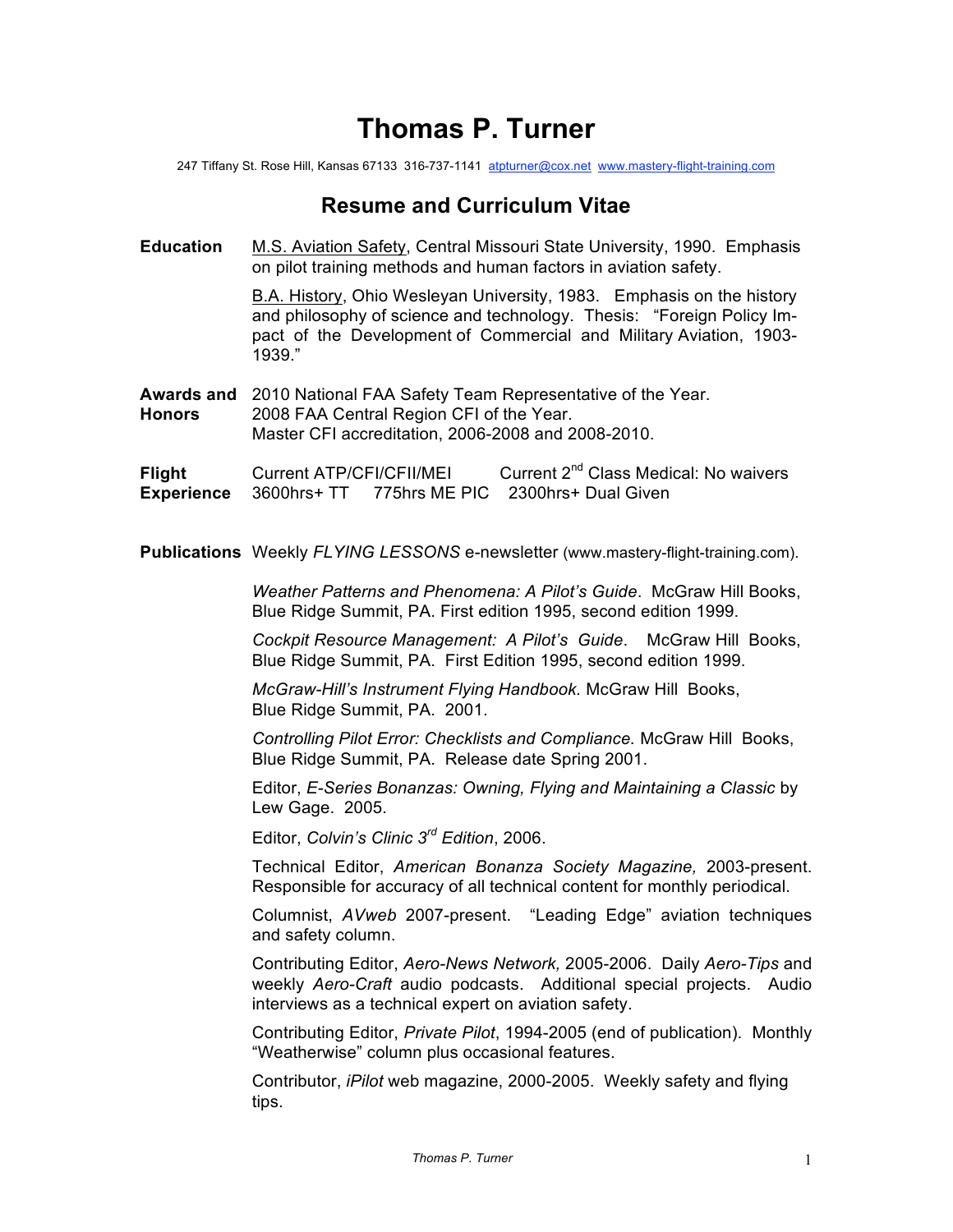Contributor, *Pilot's Audio Update*, 1995-present. Monthly aviation safety column on nationally distributed audio cassette.

Contributor, *American Bonanza Society*, 1996-present. Monthly aviation safety and operations tips in worldwide aircraft owners' magazine.

Contributing Editor, *World Beechcraft Society*, 1992-2003. Monthly aviation safety and operations tips in worldwide aircraft owners' magazine.

Consulting Editor, *AOPA Air Safety Foundation Bonanza/Debonair Safety Review*, AOPA Safety Foundation, Frederick, MD 1992.

Regular articles in over 30 other periodicals including *Aviation Safety*, *AOPA InstructoReport* and *Flight Training*, *Plane and Pilot*, and the *Australian Bonanza Society*.

**Additional** Ongoing general aviation safety studies at www.thomaspturner.com.

FAA FITS Instructor Training, February 2006.

**Experience**

Flight training industry representative to the Experimental Aircraft Association/FAA/NTSB conference that led to establishment of the EAA "Flight Advisors" program, 1993.

Ten-time "Forum" speaker at EAA's "Oshkosh/AirVenture" convention.

Regular speaker at American Bonanza Society and World Beechcraft Society conventions, since 1991.

Aviation computer-based script contributor, *Computer Training Systems*.

Bombardier Aircraft Safety Stand-Down graduate, 2007.

The Dale Carnegie® Course graduate, 1999 and Dale Carnegie® High Impact Presentations™ graduate, 2000.

Exhibition planner, Tennessee Construction Careers Days, 2002, involving 12 heavy equipment demonstration operators and over \$4 million worth of equipment. Coordinated over 50 volunteers from State Department of Transportation and other sources.

Lecturer, Australian Bonanza Society convention, 2002, 2004 and 2009.

**Career Interim Executive Director, American Bonanza Society**, Wichita, Kansas, January 2010-present. Chief Executive Officer of a nearly 10,000-member aircraft owner organization. Coordinate all activities of a staff of seven with eight additional contract employees. In addition to continued responsibility of Manager of Technical Services (below).

> **Manager of Technical Services, American Bonanza Society**, Wichita, Kansas, 2003-present. Propose and oversee all ABS educational efforts to include magazine, website, Technical Counselor program, Service Clinics, and coordination of ABS Air Safety Foundation's Beech Pilot Proficiency Program (BPPP). Coordinate all Technical Initiatives. Plan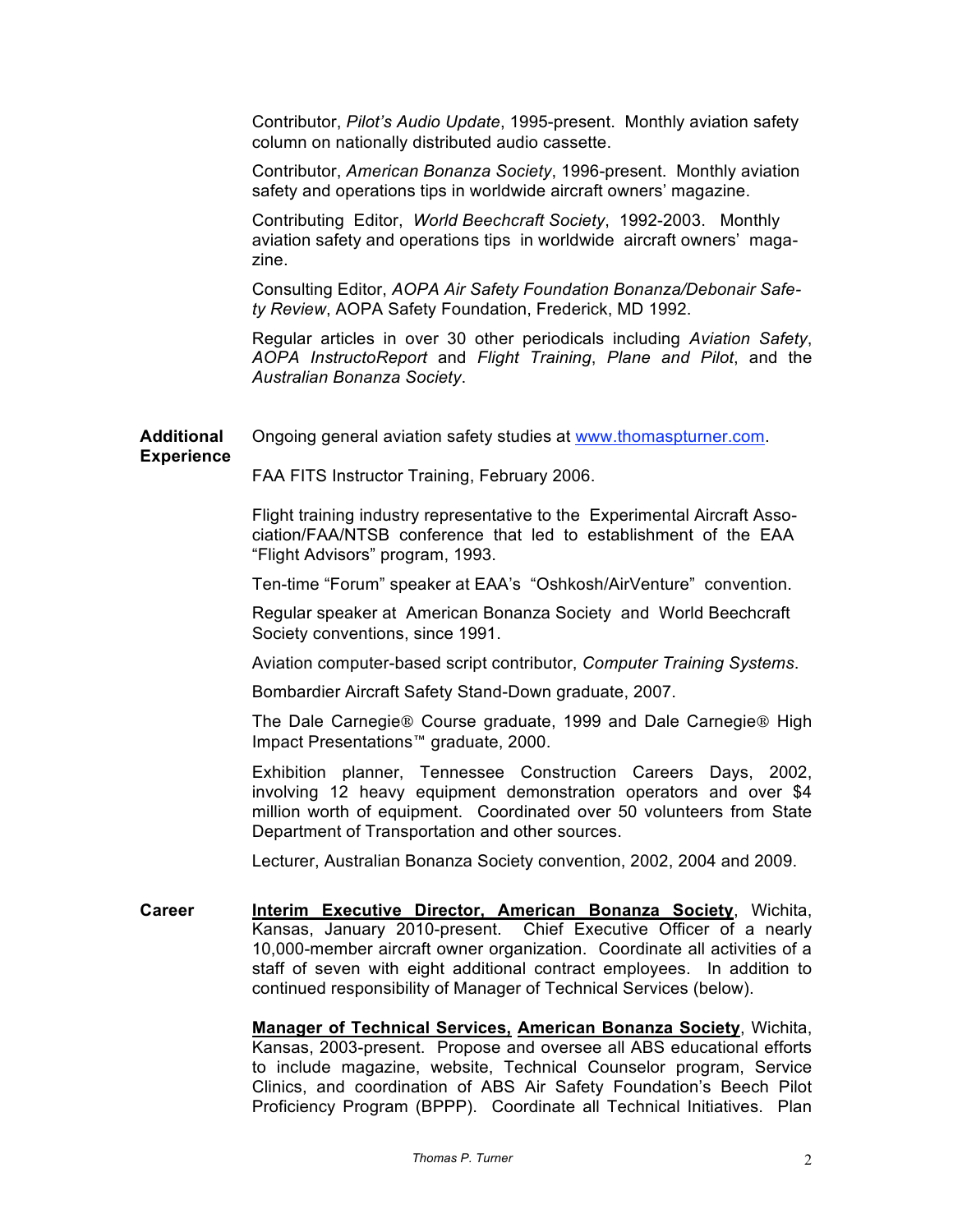and coordinate Oshkosh and ABS Convention educational programs. Writer and speak on Beech aviation safety.

**Mastery Flight Training**, Cleveland, Tennessee and Rose Hill, Kansas, 2002-present. Aviation safety publishing and training. Contract courseware development to Embry-Riddle Aeronautical University, the American Bonanza Society, and others. Create and deliver personalized classroom and flight instruction. Deliver lectures on topics of aviation safety and training. Publish extensively on flying safety.

**Director of Safety and Training, Wright Brothers Construction Co., Inc**., Charleston, Tennessee. 1998-2002. Envision, develop and present safety and training for operators of heavy construction equipment program led to nearly 90% reduction in workers compensation costs, and virtual elimination of equipment damage claims. Coordinate required training of managers. Responsible for compliance with OSHA, EPA, Equal Opportunity Commission, and other regulations. Edit and produce training materials and company newsletter. Develop and coordinate special projects. Chief pilot for company airplanes.

**Account Executive, AOPA Insurance Agency**, Wichita, Kansas, 1994- 1996, 1997-1998. Reviewed and approved applications for aircraft insurance. Devised and conducted employee training programs for a staff of over 15. Advised insurance carrier and Aircraft Owners and Pilots Association on insurance-related topics of aviation safety.

**Chief Pilot, FliteCraft Turbo, Inc.**, Pagosa Springs, Colorado, 1996- 1997. Developed and conducted flight test profile for turbonormalizermodified airplanes. Created pilot transition checkout program, wrote training materials, and provided classroom and flight training to owners of modified aircraft. Scheduled and oversaw nationwide delivery operations. Created, wrote and edited company newsletter. Assisted marketing director in developing advertisements. Planned and coordinated annual fly-in safety meeting for owners of turbonormalized airplanes. Responsible for roughly one-third of all company sales.

**Lead Instructor, FlightSafety International**, Wichita, Kansas 1990- 1994. Responsible for all Raytheon/Beech factory approved training for the Beech Bonanza. Developed Bonanza and Baron training materials. Conducted classroom, simulator and flight training. Proposed, created and taught Aviation Weather and Single-Pilot Cockpit Management classes. Created and conducted special programs for airline training utilizing the Beech product line. Represented FlightSafety Beech Learning Center at aircraft owners' conventions.

**Operations Manager, Sedalia Flying Service**, Sedalia, Missouri 1988- 1990. Responsible for flight instruction, scheduling and management of a five-airplane rental fleet. Taught private pilot ground schools at the local community college.